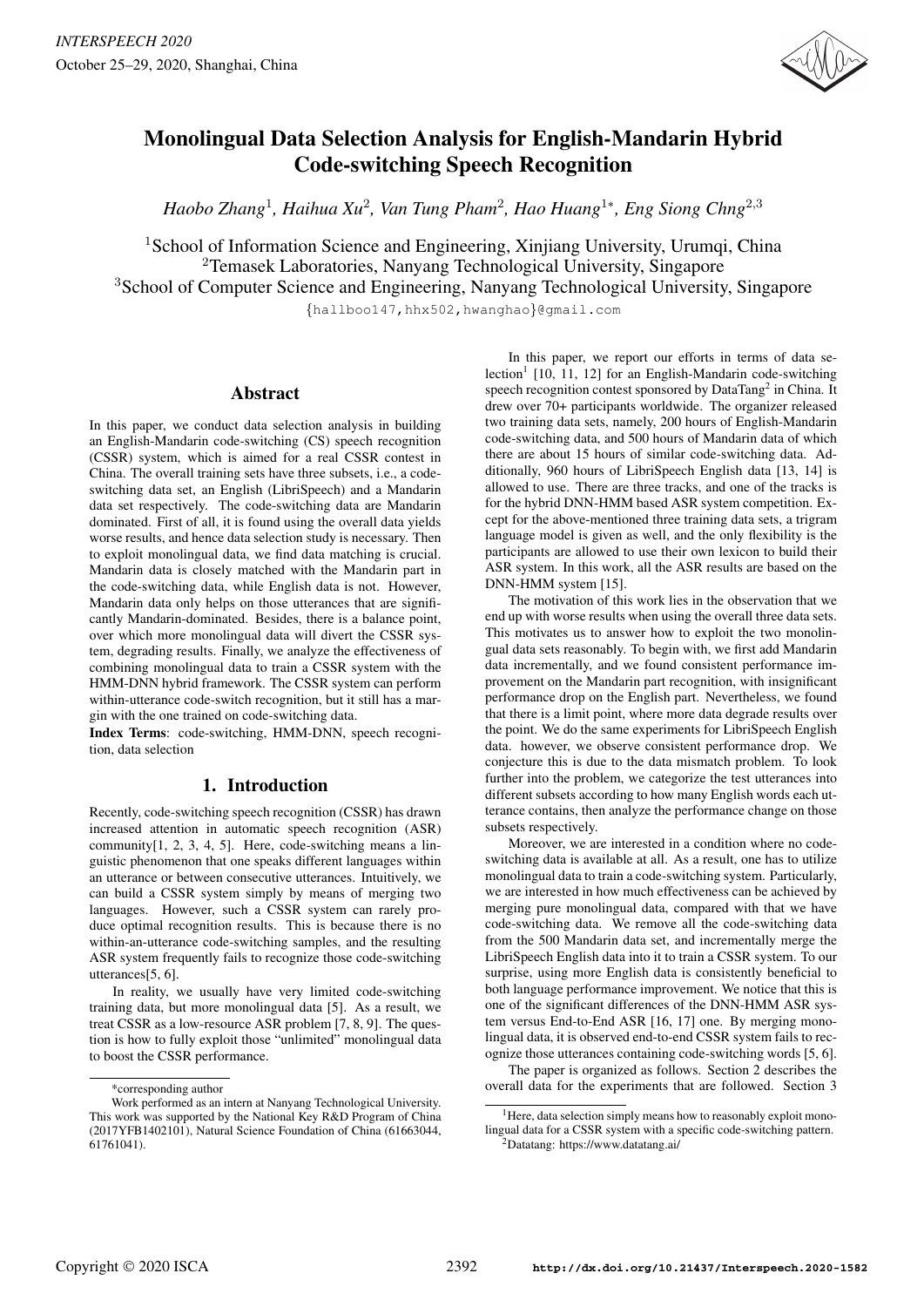reports the experimental setup. Section 4 describes the development of our baseline system. Section 5 analyzes the effectiveness of using more Mandarin monolingual data, as well as more English data. Section 6 reports the effectiveness of using monolingual data to train CSSR system. Finally we concludes in Section 7.

# 2. Data description

The entire data sets that are released by the organizer are reported in Table 1. Each participant has three training data sets and three test data sets, two *dev* sets, and one evaluation set that is released after the contest.

The code-switching data are Mandarin-dominated. Figure 1 reveals the English word distribution in T1, and E1 to E3 four code-switching data sets in Table 1. As is shown in Figure 1, the majority of utterances contain only single English words. Besides, English word distributions are very similar between the training data T1 and the *dev* set E1, while the cases of E2 and E3 are more alike.

|  |  |  |  |  | Table 1: Data sets and length description |
|--|--|--|--|--|-------------------------------------------|
|--|--|--|--|--|-------------------------------------------|

| <b>Notation</b> | Data Set          | <b>Hours</b> |
|-----------------|-------------------|--------------|
| T1              | CS <sub>200</sub> | 200          |
| T2              | Man500            | 500          |
| T3              | Libri             | 960          |
| E1              | dev 1             | 20           |
| E2              | dev2              | 20           |
| E3              | eval              | 20           |



Figure 1: *English word distribution of the code-switching data sets, including T1, E1 to E3 in Table 1.*

## 3. Experimental setup

All experiments are conducted with Kaldi<sup>3</sup>. The acoustic models are trained with the Lattice-free Maximum Mutual Information (LF-MMI) criterion [18] over the Factorized Timedelay Neural Network (TDNNf) [15]. The acoustic feature is the concatenation of 40-dimensional MFCC features and 100 dimensional i-vectors [19, 20]. The TDNNf is made up of 15 layers, and each layer is decomposed as 1536x256, 256x1536, where 256 is the dimension of the bottleneck layer. Besides, the activation function is Rectified Linear Unit (ReLU) [21]. To train TDNNf, data augmentation is employed [22].

The vocabulary is ∼200k, of which Mandarin and English words are ∼121k and ∼79k respectively. We use languagedependent phone set, and there are 210 Mandarin initials and finals [2], as well as 42 English phones. As mentioned, the language models are released by the organizer, and it is a trigram language model that includes ∼813k Mandarin words and ∼116k English words.

### 4. Baseline

We report our efforts on building the baseline system. Since the data and language models are fixed, our efforts are mainly focused on choosing an appropriate lexicon. Initially, we use our in-house lexicon. As there is a mismatch between the language models and the lexicon in Chinese word segmentation, we decompose all out-of-vocabulary Chinese words into characters, yielding our initial lexicon, denoted as L0 here. After submitting our evaluation results, we realized there are many entries with incorrect pronunciations for the Chinese part in L0. We conducted manual checking and updated L0 to L1. Simultaneously, we also attempt to use a grapheme lexicon for English words, and this is inspired by [23]. Table 2 reports our baseline results in terms of Meta-data Error Rate (MER) using only *CS200* code-switching training data. By MER, we mean a token error rate that is a mixture of Chinese character error rate and English word error rate.

Table 2: *MER (%) with different efforts on the recognition lexicons; the systems are trained with CS200 code-switching training data*

| <b>Dictionary</b> | MER(%) |      |      |
|-------------------|--------|------|------|
|                   | dev1   | dev2 | eval |
| LO                | 7.43   | 6.81 | 7.51 |
| L1                | 7.07   | 6.28 | 7.08 |
| Grapheme          | 7.11   | 6.4  | 7.2  |

From Table 2, The lexicon after manual checking gets the best results. Therefore, we use L1 for the remaining experiments in this paper. Table 3 reports experimental results using various data combination recipe.

Table 3: *MER (%) results by combining various training data set to train the ASR system*

| Data         | MER $(\%)$ |      |      |  |
|--------------|------------|------|------|--|
|              | dev1       | dev2 | eval |  |
| <b>CS200</b> | 7.07       | 6.28 | 7.08 |  |
| $+CS15$      | 6.93       | 6.14 | 6.87 |  |
| $+Man500$    | 6.87       | 5.91 | 6.63 |  |
| +Libri       | 7.58       | 6.67 | 7.50 |  |

Table 3 suggests employing more Mandarin data works, yielding significant MER reduction, however, employing more *Libri* English data degrades results. These suggest there are data selection issues concerned, and it is worthwhile to see what details look like.

# 5. Analysis of adding monolingual data

#### 5.1. Mandarin data

To begin with, we fix the *CS200* code-switching data, incrementally increasing monolingual Mandarin data from the *Man500*.

<sup>3</sup>https://kaldi-asr.org/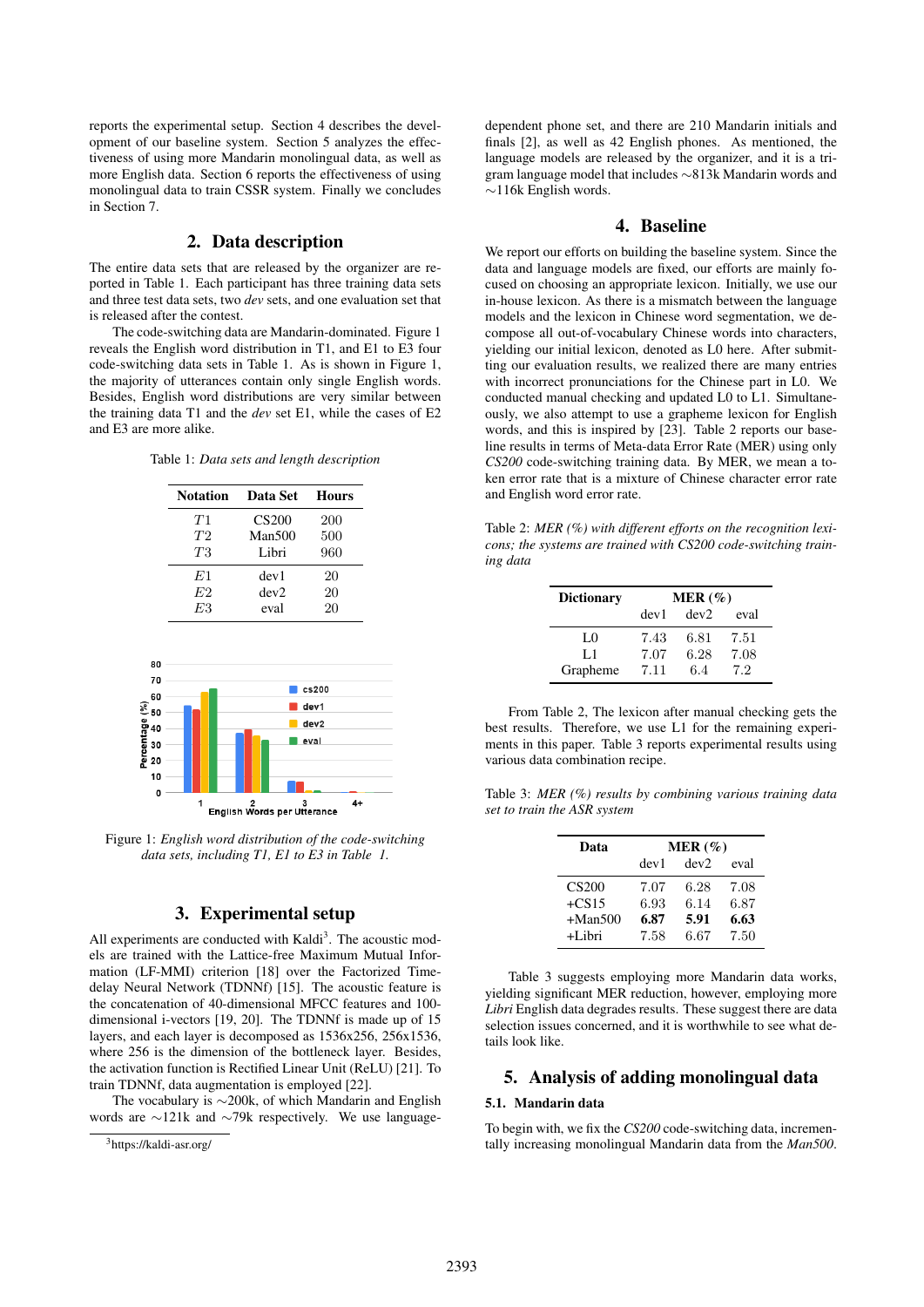We are interested to see how the recognition results will be changed for each individual language, as well as for the two languages combined. Figure 2 plots the various change of the recognition results versus the incremental increase of Mandarin data usage. We notice that we select the data as follows. We first ensure each selection covers the overall speakers, and then determine how many utterances are to be selected, and finalize by random selection.



Figure 2: *Recognition results change versus Mandarin data Selection from Man500 data set. (a) Overall MER (%) change on the dev1, dev2, and eval three data sets. (b) Character error rate (CER) (%) for the Mandarin part in the three test sets. (c) English WER (%) in the three test sets. (d) eval MER (%) comparison between the systems with different training sets.*

From Figure 2, what we observe can be briefly summarized in the following aspects. First, employing more Mandarin data generally produces improved results on the Mandarin part as shown in Figure 2(b). Secondly, more Mandarin data does not significantly affects English recognition results, as indicated in Figure 2(c). Thirdly, more Mandarin data over a certain point can hurt the overall performance, as can be seen in Figure 2(d). The best performance is achieved when about 400 hours of Mandarin data is employed on the *eval* test set.

First of all, we attribute the improvement to the close similarity of the *Man500* and the *CS200* code-switching data in terms of the Mandarin part. Actually, they are all read speech released by the organizer. After that, we think there is a balance point, and more monolingual Mandarin data can divert the models in terms of code-switching capability. However, the abovementioned guesses need further support from more details.

To see how the added Mandarin monolingual data affects the results of different category of utterances as shown in Figure 1, we draw Figure 3 revealing the details. From the figure, we can see the more English words the less performance gain from more Mandarin monolingual data usage in terms of recognition results. This is particularly true for Figure 3(c)-(d), where utterances contain no fewer than 3 English words, and the performance are not stably increased. From Figure 3(d), using more Mandarin data actually degrades the results on *eval* test set.

Combined with what is shown in Figures 2 and 3, the recognition performance gains are mainly from the utterances with the single English word. From this perspective, data matching guesses are supported here. However, it does limited or even negative help on the performance improvement for those utterances containing more English words. We achieved overall per-



Figure 3: *MER (%) change versus Mandarin data selection from Man500 data set for 4 categories of utterances as shown in Figure 1. (a) utterances with single English word; (b) utterances with 2 English words; (c) utterances with 3 English words; (d) utterances with no fewer than 4 English words.*

formance improvement as shown in Figure 2, only because the single English utterances are dominated, as shown in Figure 1.

#### 5.2. English data

In this section, we are interested to see how the English-Mandarin code-switching ASR system is affected by using more English monolingual data. Here, the English data is *LibriSpeech*, as shown in Table 1. It is worth a mention that we do this over the ASR system that is trained with *CS200* plus *Man500*, instead of using the data by directly combining *CS200* and *LibriSpeech*.

Figure 4 plots the recognition performance change versus incrementally introducing *LibriSpeech* data. Figure 4 clearly reveals recognition performance degradation as more English data are merged, on either Mandarin or English part of the codeswitching utterances. Intuitively, we attribute this to the data mismatching problem. That is, *LibriSpeech* is mismatched with the English that are spoken by Chinese Mainland speakers, and such a mismatch can be enlarged for the case when those single English words are mixed with Chinese words. To verify our guess, we also need further details.

Figure 5 shows the performance change details on 4 groups of utterances as shown in Figure 1. From what Figure 5 shows, we cannot simply attribute performance degradation only to data mismatching reason. With Mandarin dominated utterances as seen in Figure 5(a)-(b), introducing English data does not help, and more English data degrades results. However, for utterance less dominated with Mandarin words as shown in Figure  $5(c)-(d)$ , where there are more than 3 English words in the utterances, using more English data does not necessarily lead to a performance drop. This suggests data mismatch is one reason, code-switching pattern is another reason. Different codeswitching patterns are affected by monolingual data usage differently. However, we really need English data from Mainland Chinese to confirm a solid conclusion.

#### 6. Pure monolingual data

Code-switching ASR system is much more flexible compared with monolingual ASR one. However, real code-switching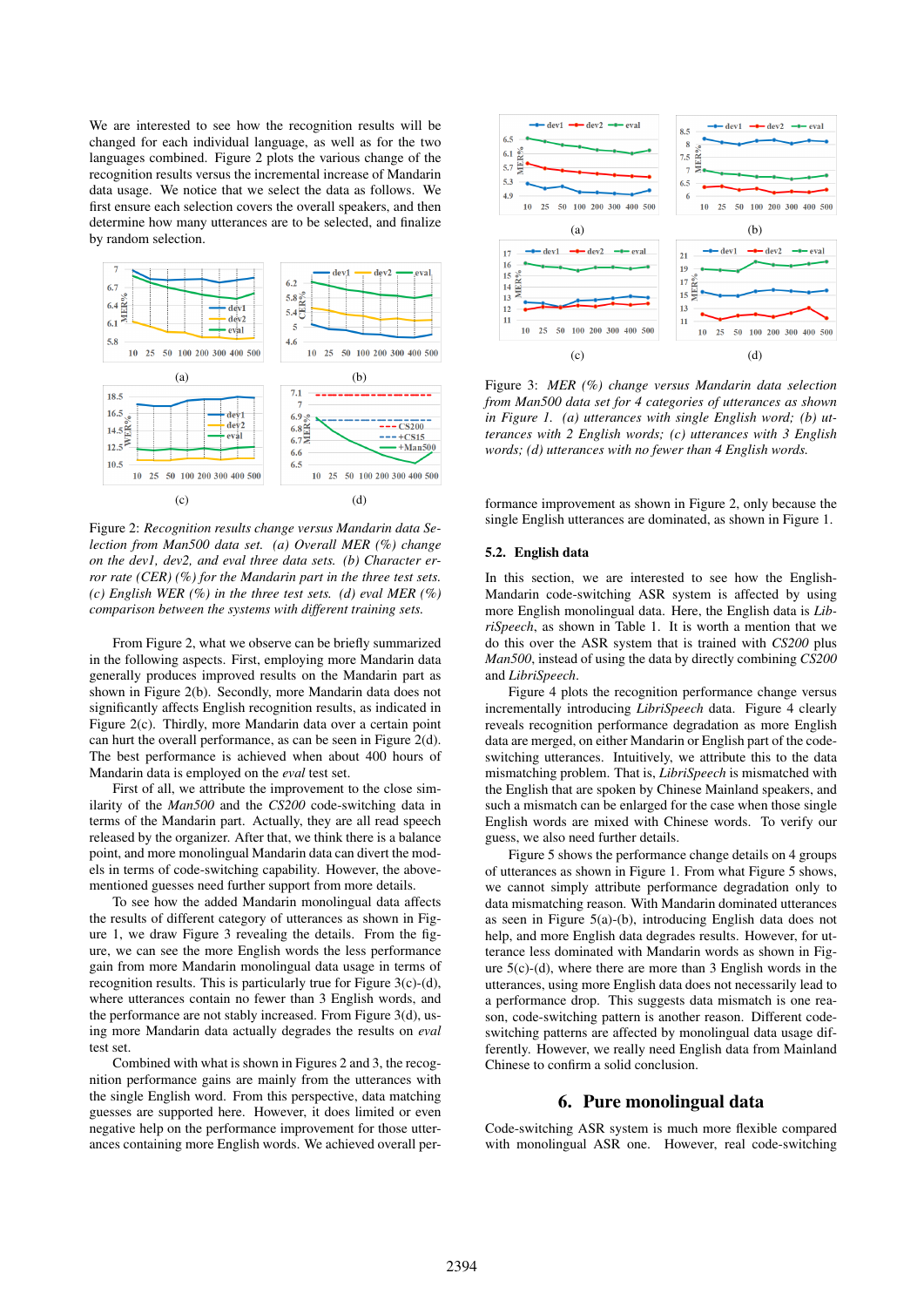

Figure 4: *Results change versus incrementally increasing English data from LibriSpeech. (a) Overall MER (%) change on the three test sets; (b)&(c) Performance changes for Mandarin(CER%) and English(WER%) respectively; (d) eval MER (%) comparison over the system without English data employed from LibriSpeech at all.*

data is a low-resource, and hard to access. One natural consideration is to build a code-switching ASR system by merging related monolingual data. This has been extensively studied under the End-to-end (E2E) ASR framework[23]. Unfortunately, the state-of-the-art E2E ASR system almost completely fails to recognize those utterances mixed with word from different language (within-utterance code-switching) [23], when it is learned with monolingual data. This is because the E2E system has never been learned with utterances containing codeswitching word sequence, and so does the decoder fail to predict such a sequence. Here, we examine if such a disastrous case can happen under the HMM-DNN ASR framework. Specifically, we do as follows. We first make a subset of *Man500* set, by removing all code-switching utterances from it. We fix the Mandarin subset and keep incrementally merging the English data from *LibriSpeech*. Figure 6 draws recognition results with a code-switching ASR system trained with monolingual data.

From Figure 6, we see consistent performance improvement by merging the two monolingual data sets. By looking into Figure 6(b), the CER drops for the Mandarin part means the coexistence relationship of the individual language is critical in code-switching scenario. Improving one language can benefit another language's recognition performance. However, there is a balance point, and it should be related to a specific code-switching pattern as shown in Section 5. By looking into Figure 6(c), we see sharp WER drops for the English part. However, the mismatching guess in Section 5.2 is observable here. The WER drop "stops" over 50%, which is much higher than what is shown in Figure 2(c), though the overall WER decrease has not been fully saturated. Finally in Figure 6(d), we compare the performance of the two systems on *eval* set, one trained with monolingual data (though English part is not matched), and another trained with *CS200* code-switching data. The gap is still remarkable, and this should be further studied under a fair comparison scenario.

## 7. Conclusion

In this work, we conducted a thorough study on the codeswitching system performance with diversified data selections.



Figure 5: *MER (%) change versus English data selection from LibriSpeech for 4 groups of utterances as shown in Figure 1. (a) utterances with single English word; (b) utterances with 2 English words; (c) utterances with 3 English words; (d) utterances with no fewer than 4 English words.*



Figure 6: *Result analysis of code-switching system built with monolingual data mergence. (a) MER (%) on the 3 test sets; (b) CER (%) for the Mandarin part; (c) WER (%) for the English part; (d) eval MER (%) comparison between the two systems with different "code-switching" training data.*

First, we analyzed the code-switching pattern, it is Mandarindominated code-switching data sets, both for training and testing. We also found the monolingual data helps, but data matching is crucial. Besides, there is a balance point for how much monolingual is employed, which is dependent on a specific code-switching environment. Finally, we performed an analysis on a code-switching system performance assuming no real code-switching data available, under the HMM-DNN modeling framework. We found the HMM-DNN ASR system still well performs for within-utterance code-switching recognition. Our observation is completely different from what have been observed under the End-to-end ASR framework.

# 8. Acknowledgements

The computational work for this paper is partially performed on the resources of the National Supercomputing Centre (NSCC), Singapore (https://www.nscc.sg).